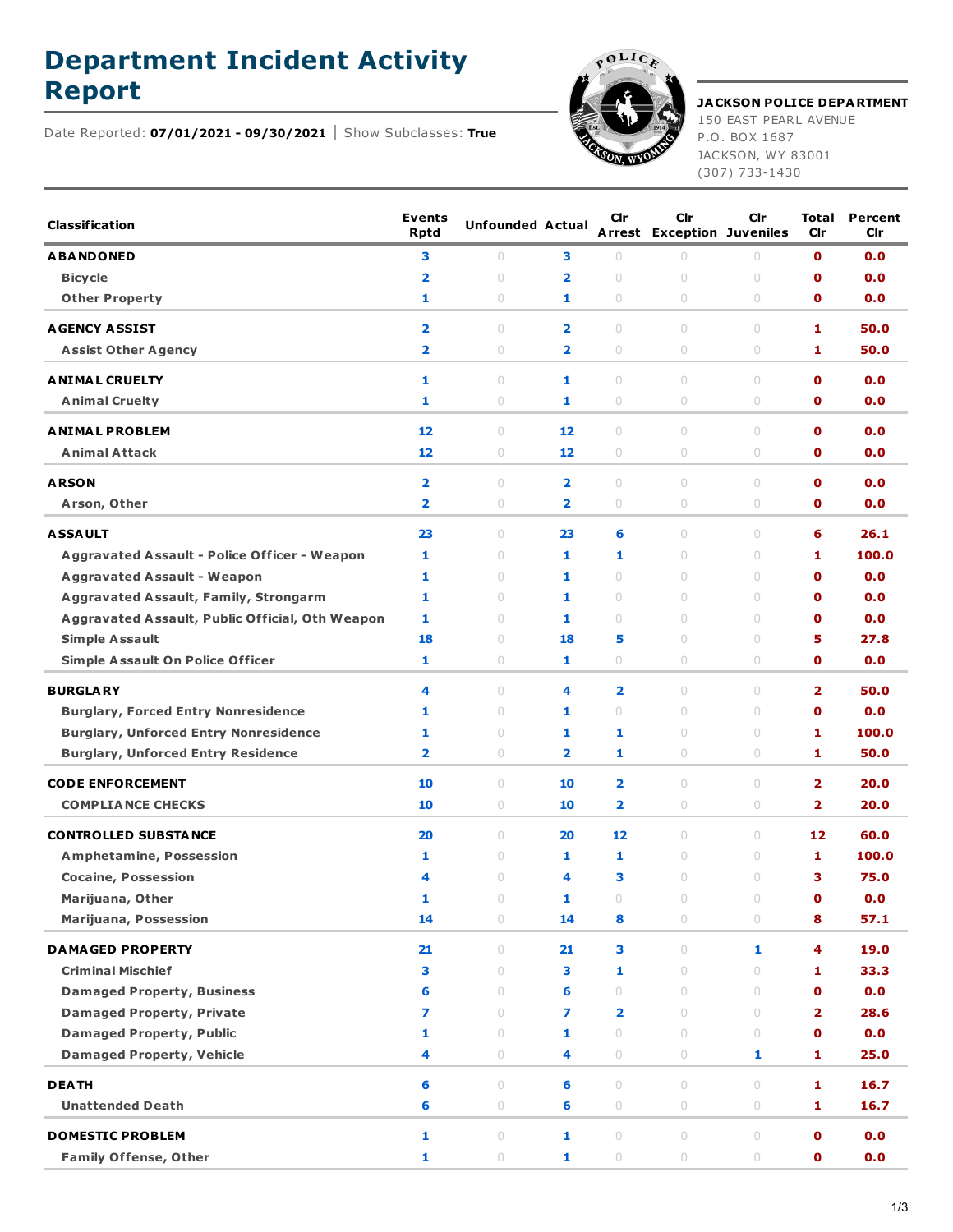| <b>DRUNKENNESS</b>                                               | 1                       | $\circ$                          | 1                       | 1                       | $\bigcirc$         | $\cup$            | 1                           | 100.0      |
|------------------------------------------------------------------|-------------------------|----------------------------------|-------------------------|-------------------------|--------------------|-------------------|-----------------------------|------------|
| <b>Drunkenness</b>                                               | 1                       | $\circ$                          | 1                       | 1                       | $\circ$            | $\circ$           | 1                           | 100.0      |
| <b>DUI</b>                                                       | 31                      | $\circ$                          | 31                      | 25                      | $\circ$            | $\cup$            | 25                          | 80.6       |
| <b>Alcohol</b>                                                   | 31                      | $\circ$                          | 31                      | 25                      | $\circ$            | $\circ$           | 25                          | 80.6       |
| <b>FAMILY DISTURBANCE</b>                                        | $\overline{\mathbf{2}}$ | $\cup$                           | $\overline{\mathbf{2}}$ | 1                       | $\cup$             | $\cup$            | 1                           | 50.0       |
| <b>Family Disturbance</b>                                        | 1                       | $\circ$                          | 1                       | 1                       | $\circ$            | $\cup$            | 1                           | 100.0      |
| <b>Verbal Argument</b>                                           | 1                       | $\circ$                          | 1                       | $\circ$                 | $\circ$            | $\circ$           | $\mathbf 0$                 | 0.0        |
| <b>FORGERY</b>                                                   | 4                       | $\cup$                           | 4                       | 3                       | $\circ$            | $\bigcirc$        | 3                           | 75.0       |
| <b>Possess Counterfeited Documents</b>                           | з                       | $\circ$                          | 3                       | $\overline{\mathbf{2}}$ | $\circ$            | $\cup$            | $\overline{\mathbf{2}}$     | 66.7       |
| <b>Possess Forged Documents</b>                                  | 1                       | $\circ$                          | 1                       | 1                       | $\circ$            | $\circ$           | 1                           | 100.0      |
|                                                                  |                         |                                  |                         |                         |                    |                   |                             |            |
| <b>FRAUD</b>                                                     | 3<br>1                  | $\circ$<br>$\circ$               | 3<br>1                  | $\circ$<br>$\circ$      | $\circ$<br>$\circ$ | $\circ$<br>$\cup$ | $\mathbf{o}$<br>$\mathbf 0$ | 0.0<br>0.0 |
| <b>Fraud, Confidence Game</b><br>Fraud, Illegal Use Credit Cards | 1                       | $\begin{array}{c} \n\end{array}$ | 1                       | $\circ$                 | $\bigcirc$         | $\cup$            | $\mathbf o$                 | 0.0        |
| <b>Stolen Identity</b>                                           | 1                       | $\circ$                          | 1                       | $\circ$                 | $\circ$            | $\circ$           | $\mathbf 0$                 | 0.0        |
|                                                                  |                         |                                  |                         |                         |                    |                   |                             |            |
| <b>HARASSMENT</b>                                                | $\overline{\mathbf{2}}$ | $\circ$                          | $\overline{\mathbf{2}}$ | $\circ$                 | $\circ$            | $\cup$            | $\mathbf 0$                 | 0.0        |
| <b>Electronic Communication</b>                                  | $\overline{\mathbf{2}}$ | $\bigcirc$                       | $\overline{2}$          | $\bigcirc$              | $\bigcirc$         | $\bigcirc$        | $\mathbf 0$                 | 0.0        |
| <b>JUVENILE PROBLEM</b>                                          | 3                       | $\circ$                          | 3                       | 1                       | $\circ$            | $\circ$           | 1                           | 33.3       |
| <b>Other Problem</b>                                             | 1                       | $\circ$                          | 1                       | $\circ$                 | $\circ$            | $\cup$            | $\mathbf 0$                 | 0.0        |
| <b>Possession Of Tobacco</b>                                     | $\overline{\mathbf{2}}$ | $\bigcirc$                       | 2                       | 1                       | $\bigcirc$         | $\bigcirc$        | 1                           | 50.0       |
| <b>LIQUOR LAW</b>                                                | 6                       | $\circ$                          | 6                       | 4                       | $\circ$            | 1                 | 5                           | 83.3       |
| Liquor, Other                                                    | 3                       | $\circ$                          | 3                       | з                       | $\circ$            | $\cup$            | 3                           | 100.0      |
| <b>Liquor, Possess</b>                                           | $\overline{\mathbf{2}}$ | $\begin{array}{c} \n\end{array}$ | $\overline{\mathbf{2}}$ | 1                       | $\bigcirc$         | 1                 | $\overline{2}$              | 100.0      |
| Liquor, Sell                                                     | 1                       | $\bigcirc$                       | 1                       | $\bigcirc$              | $\bigcirc$         | $\bigcirc$        | $\mathbf 0$                 | 0.0        |
| <b>MEDICAL</b>                                                   | $\overline{\mathbf{2}}$ | $\circ$                          | $\overline{\mathbf{2}}$ | $\circ$                 | $\circ$            | $\circ$           | $\mathbf 0$                 | 0.0        |
| <b>Ambulance Assist</b>                                          | 1                       | $\circ$                          | 1                       | $\circ$                 | $\circ$            | $\cup$            | $\mathbf 0$                 | 0.0        |
| <b>Traumatic Injury</b>                                          | 1                       | $\circ$                          | 1                       | $\circ$                 | 0                  | $\circ$           | $\mathbf 0$                 | 0.0        |
| <b>MENTAL SUBJECT</b>                                            | 3                       | $\circ$                          | 3                       | 1                       | $\circ$            | $\circ$           | 1                           | 33.3       |
| <b>Hospital Transport</b>                                        | 1                       | $\circ$                          | 1                       | $\circ$                 | $\circ$            | $\circ$           | $\mathbf{0}$                | 0.0        |
| <b>Mental Subject</b>                                            | $\overline{\mathbf{2}}$ | $\circ$                          | $\overline{\mathbf{2}}$ | 1                       | $\circ$            | $\cup$            | 1                           | 50.0       |
|                                                                  |                         |                                  |                         |                         |                    |                   |                             |            |
| <b>MISCELLA NEOUS</b>                                            | $\overline{\mathbf{2}}$ | $\circ$                          | $\overline{2}$          | $\circ$                 | $\cup$             | $\cup$            | $\mathbf 0$                 | 0.0        |
| <b>MISCELLA NEOUS INCIDENTS</b>                                  | $\overline{\mathbf{2}}$ | $\bigcirc$                       | $\overline{2}$          | $\circlearrowright$     | $\circ$            | $\circ$           | $\mathbf 0$                 | 0.0        |
| <b>MISSING PERSON</b>                                            | 1                       | $\circ$                          | 1                       | $\circ$                 | $\circ$            | $\circ$           | 1                           | 100.0      |
| <b>Missing Person</b>                                            | 1                       | $\bigcirc$                       | 1                       | $\bigcirc$              | $\circ$            | $\circ$           | 1                           | 100.0      |
| <b>NON UCR REPORTABLE</b>                                        | 6                       | $\cup$                           | 6                       | 1                       | $\cup$             | $\bigcirc$        | 1                           | 16.7       |
| <b>Non UCR Reportable</b>                                        | 6                       | $\circ$                          | 6                       | 1                       | $\circ$            | $\circ$           | 1                           | 16.7       |
| <b>OBSTRUCT JUSTICE</b>                                          | $\overline{\mathbf{2}}$ | $\circ$                          | $\overline{2}$          | 1                       | $\circ$            | $\circ$           | 1                           | 50.0       |
| <b>Probation Violations</b>                                      | 1                       | $\bigcirc$                       | $\mathbf{1}$            | 1                       | $\circ$            | $\circ$           | 1                           | 100.0      |
| <b>Violation Of A Court Order</b>                                | 1                       | $\circ$                          | 1                       | $\circ$                 | $\circ$            | $\circ$           | $\mathbf 0$                 | 0.0        |
|                                                                  |                         |                                  |                         |                         |                    |                   |                             |            |
| <b>OBSTRUCT POLICE</b>                                           | 6                       | $\circ$                          | 6                       | 5                       | $\circ$            | $\circ$           | 5                           | 83.3       |
| <b>Obstruct Criminal Investigation</b>                           | 1                       | $\circ$                          | 1                       | 1                       | $\circ$            | $\circ$           | 1                           | 100.0      |
| <b>Resisting/Interfering W/Police</b>                            | 5                       | $\bigcirc$                       | 5                       | 4                       | $\bigcirc$         | $\circ$           | 4                           | 80.0       |
| <b>PERSON CRIMES</b>                                             | 1                       | $\cup$                           | 1                       | $\circ$                 | $\cup$             | $\cup$            | $\mathbf{o}$                | 0.0        |
| <b>Crimes Against Persons</b>                                    | 1                       | $\bigcirc$                       | 1                       | $\circlearrowright$     | $\bigcirc$         | $\bigcirc$        | $\mathbf 0$                 | 0.0        |
| <b>PRIVACY VIOLATION</b>                                         | 3                       | $\circ$                          | 3                       | $\overline{\mathbf{2}}$ | $\circ$            | $\circ$           | $\overline{2}$              | 66.7       |
| <b>Criminal Trespass</b>                                         | з                       | $\bigcirc$                       | 3                       | 2                       | $\bigcirc$         | $\bigcirc$        | $\overline{\mathbf{2}}$     | 66.7       |
| <b>PROPERTY</b>                                                  | 14                      | $\circ$                          | 14                      | $\circ$                 | $\circ$            | $\circ$           | $\mathbf 0$                 | 0.0        |
| <b>Found Property</b>                                            | 11                      | $\bigcirc$                       | 11                      | $\bigcirc$              | $\bigcirc$         | $\bigcirc$        | $\mathbf 0$                 | 0.0        |